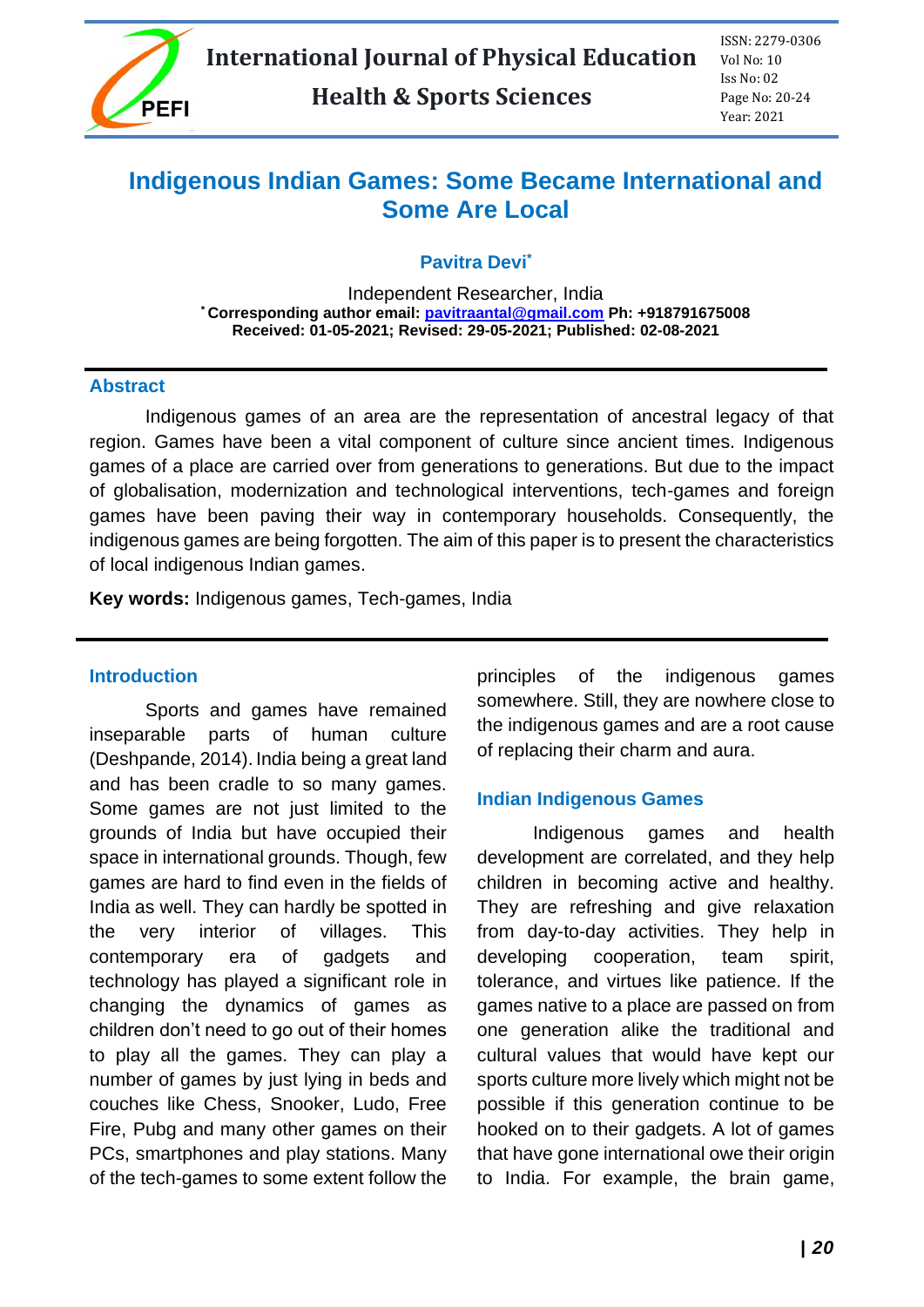'Chess,' the royal game, 'Polo,' Roll Ball, Kabaddi, Badminton, and many other games have India as their cradle land. Everything goes under changes as the time passes by so has these games also undergone some changes since their origin.

### **Roll Ball**

Roll Ball is a game that originated around a few years ago in Pune city of Maharashtra. It was developed by Raju Dabhade in 2005. It is a unique game that is played on skates with a basketball or just say it is a basketball on skates. It is played between two teams on roller skates with a ball like basketball, handball or throw ball. Each team consists of twelve players, six on the field and six in reserve. The main objective of the game is to score maximum goals within a stipulated time. This game has spread so rapidly breaking the boundaries of the state Maharashtra and even the country. It has spread to various parts of the world. In this short time span of 16 years, many world cups of the game have been organized.

#### **Thang Ta**

Thang Ta is a popular form of martial arts in Manipur. It is an ancient Manipuri Martial Art which is known as Huyen Lallong (Arambam & Nongmaithem, n.d.). This art form originated very long ago due to the war environment of Manipur. The constant struggles of life and death between different tribes and states resulted in devising ways and means of safeguarding the lives of the people. Thang Ta is an art of sword and spear (Arambam & Nongmaithem, n.d.). Thang means sword and Ta means spear. This art form retains the traditional gurushishya parampara. Though it was banned during the colonial period but was revived after independence with a few new changes and techniques.

#### **Sqay**

Sqay is another form of martial arts of sword-fighting. This originated in the region of Kashmir during ancient times. It is governed by the Sqay Federation of India. Armed sqay makes use of a curved single edged sword paired with a shield, or one sword in each hand. Unarmed techniques incorporate kicks, punches, locks, and chops. Sqay have different techniques: single sword, double sword, free hand techniques and lessons of both free hand and sword. The origin and history of this game is confined to mythology.

The tournaments of Sqay are held all over the country now but are known to a few people. Sqay has established its roots outside India as well but only in a few countries where international tournaments are also observed.

#### **Mallakhamb**

Mallakhamb is another traditional game that also originated in Indian subcontinent. It is a game where yogic postures and wrestling grips are performed on a pole by the player. The pole is made up of Sheesham wood and is polished by castor oil. The earliest mention of Mallakhamb is found in the 1135 AD Sanskrit classical text Manasollasa that is written by Someshwar III. Since then, the documented sources about Mallakhamb are found from various time periods in history which shows its practice was common at that time. But it was developed as a competitive sport in the year 1981 when the first national championship took place. This game has three variants: Pole Mallakhamb, Hanging Mallakhamb and Rope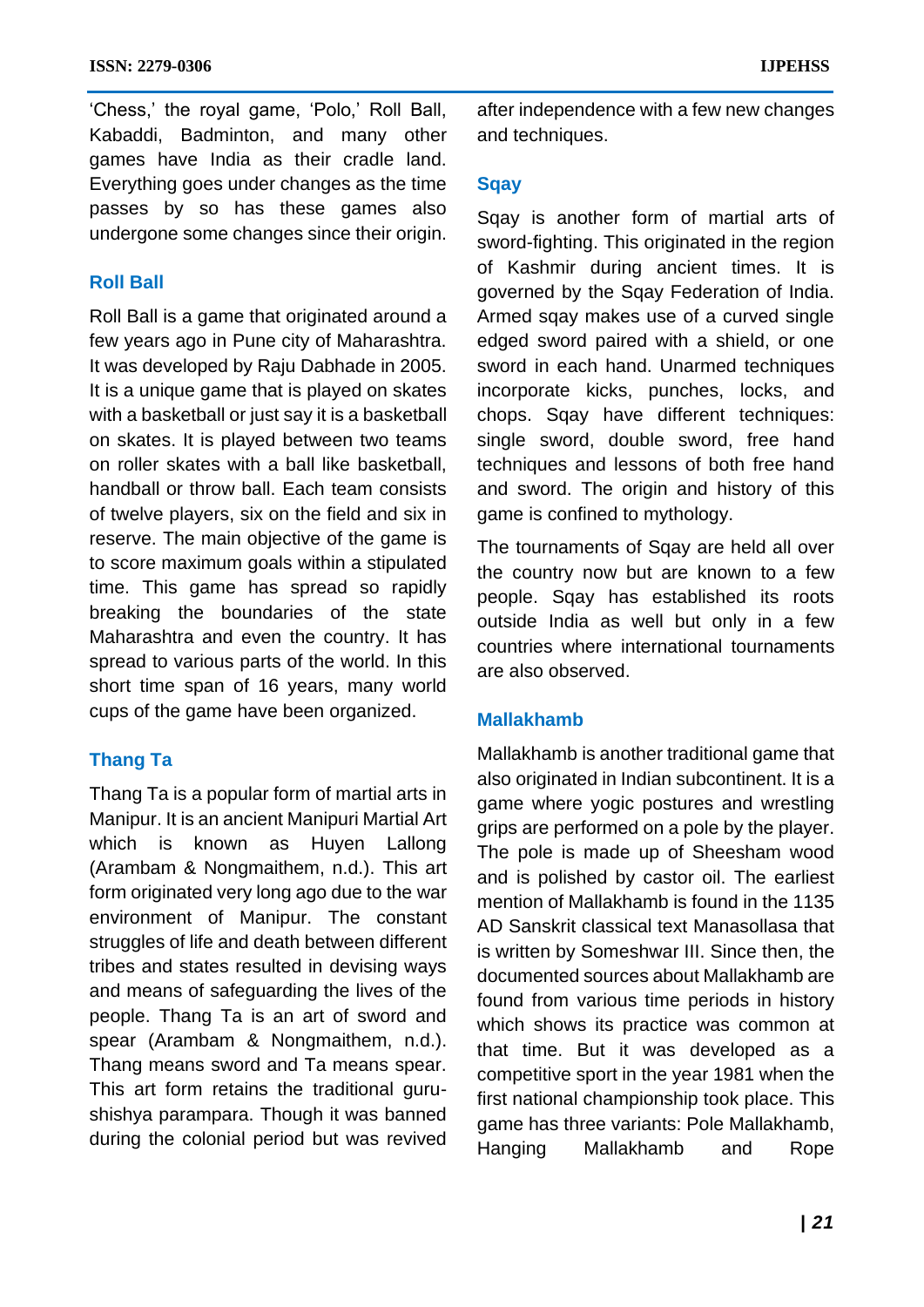Mallakhamb. Now, it is played as a national sport.

#### **Gatka**

It is a form of martial arts that is associated with Sikhs. It owes its origin to the state of Punjab in the 15th century. It was revived during the late 20th century. The International Gatka Federation that was founded in 1982 and formalized in 1987 played an important role in the revival because it was banned after the Anglo-Sikh wars in India. The game revived with new style and techniques to the wooden trainingstick after its primary weapon. Now, it is a popular sport of sword dance. It is performed during the Sikh festivals. It is considered as a spiritual and physical practice. This is just limited to Sikh community only.

# **Kalaripayattu**

Kalaripayattu is also a martial arts form that originated in the modern day of Kerala dating to the 3rd century BCE. It is considered to be the oldest martial art in existence. It was designed for the battlefield. The weapon and combative techniques practiced in this art form are unique. Kalaripayattu is also called 'The Mother of All the Martial Arts'. This is based on Hindu and Ayurveda concepts of medicine. Various kinds of weapons are used while performing it. This is very famous across the world. People from all over the globe come to learn this form of martial art. National Kalaripayattu Championships are held annually across the country.

### **Lagori**

Lagori is one of the oldest and most famous games of India. It is also known as the game of seven stones. The game involves two teams that have seven flat stones and a ball. In this game one team has to knock down the stones and restore that pile again before getting hit from the ball by the opponent team. This small game that is just confined to the streets of India has its mention in the Bhagavata Purana that was written around 5000 years ago. The text mentions Lord Krishna playing this game with his friends.

# **Gilli Danda**

Gilli Danda is a game that is famous across South Asia. It has its origin in the Indian subcontinent. This game is played with two sticks, danda, a large stick and gilli, a small stick. It is an amateur youth sport. This game was very famous around two decades ago but now it is losing its popularity amongst the youth due to technology and changing lifestyle.

### **Carrom**

Carrom is a tabletop board game of Indian origin. It is very commonly practiced among children, families, and friends and at cafes. It is a very popular game in South Asia and the Middle East. Many cafes organize regular tournaments of Carrom in South Asia. It became popular after WW1. International championships are also held where the players from different countries participate in it.

### **Badminton**

The world famous game of Badminton was originally called 'Poona' because it was developed in the city of Pune in Maharashtra (Editors of Encyclopedia Britannica , 2021). It was played there for the first time by British army officers in the 1860s. The game has its roots in ancient Greece, China, and India (Editors of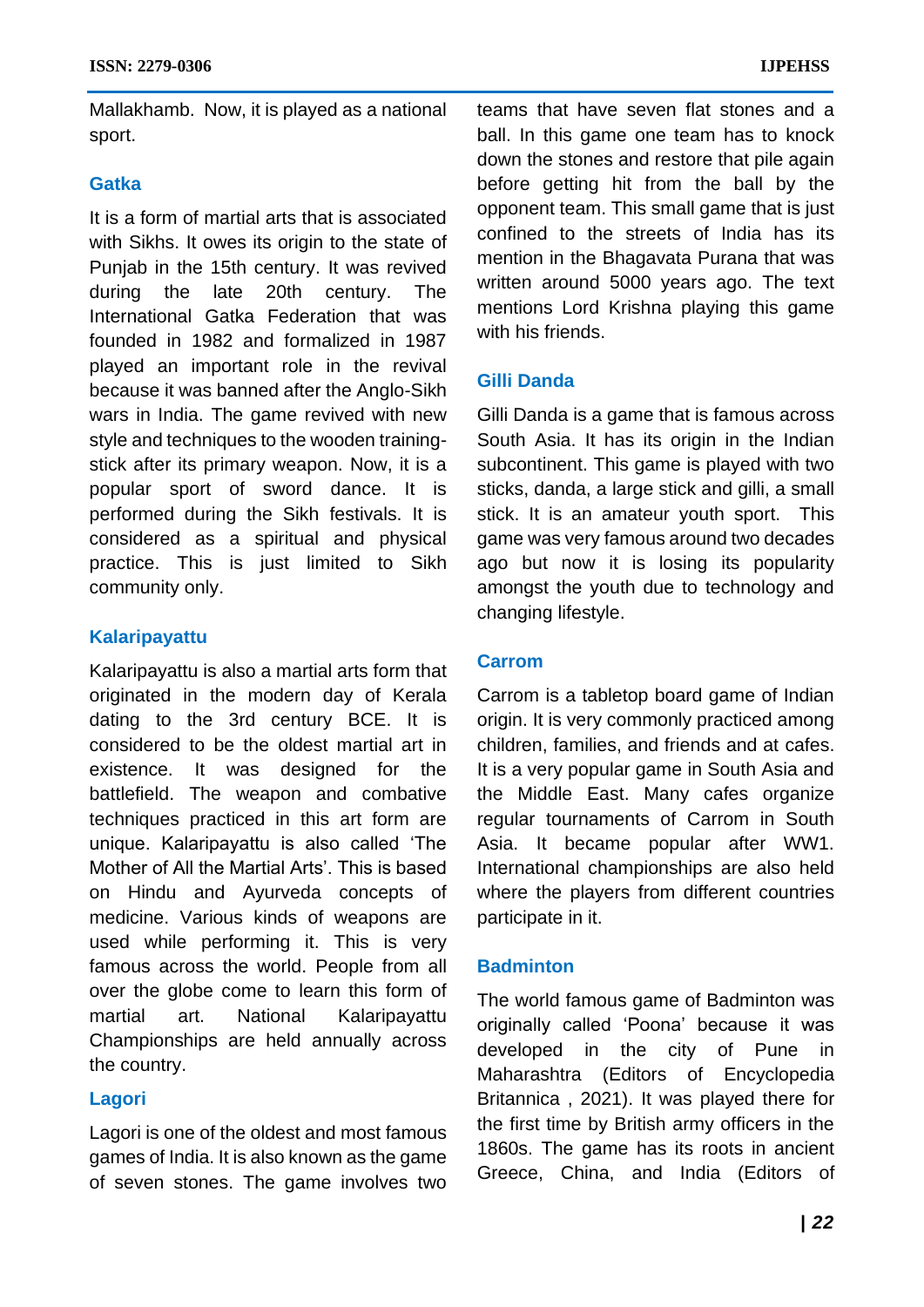Encyclopedia Britannica , 2021). This game developed in the late 19th century and has become world famous. It has found its way till the Olympics. Everyone is well known about how the game is played and at what levels.

### **Kabaddi**

It is believed that the world famous game of Kabaddi originated in Vedic era though some say that it originated in Sistan of modern day Iran. Mahabharat also mentions Arjun playing Kabaddi once. Accounts of Gautama Buddha playing this game have also been found. The game got popularized after the competitions of the 1920s. This game is very popular among the youths. It is well known all over the world now and has made its ways in various countries across the world.

#### **Polo**

Polo has its roots of origin in the modernday state of Manipur (Engineer, 2018). It originated from a game called 'Sagol Kangjei (Engineer, 2018).' It became popular in the Mughal Era. It was seen and considered as a royal game during that time. It is played by sitting on a horse and holding a long polo stick with which the ball is to be hit by the player mounting the horses. Polo spread rapidly after a captain in the 10th Hussars stationed in India saw a match early in 1866 and immediately formed a team from among his fellow officers (Latham, 2021). The game has held international recognition for a very long time but is not common among masses due the lack of resources and not everyone can take care of horses.

When one talks about brain and wits, Chess is certainly discussed and talked about. It is a game of foresightedness, circumspection, and caution (Soltis, 2021). Its origin is traced back to ancient India (Soltis, 2021). Traces of chess have been regularly found in Harappa Valley civilization (Engineer, 2018). The modern day chess originated from Chaturang that has four members of the army that are elephants, horses, chariots and foot soldiers according to the Amarakosha, Amarakosha is an ancient Indian Dictionary. The mention of chess is also seen in the text Mahabharata.

### **Conclusion**

Indigenous games are part of the symbolic patrimonial heritage of indigenous peoples (Ferreira, 2014). There are a lot of such games that are just limited to small cities or just local ethnic communities. Such games need to be popularized and spread in this generation of science and technology to preserve the beautiful cultural and traditional system of games. Indigenous games can be revived by adopting some changes within them or by providing various incentives to the players of those games. Indigenous games are a way to promote our culture and heritage. The mechanism that the natives are using to keep the indigenous games alive and revitalize them in this hightech era should be supported at larger levels.

#### **References**

Arambam, L., & Nongmaithem, K. (n.d.). THANG TA MARTIAL ART OF MANIPUR: A CULTURE OF PERFORMANCE. Thang-ta. <https://www.thang-ta.com/>

Deshpande, S. H. (2014). The Indian Heritage of Traditional Sports and Games. Journal of the International

#### **Chess**